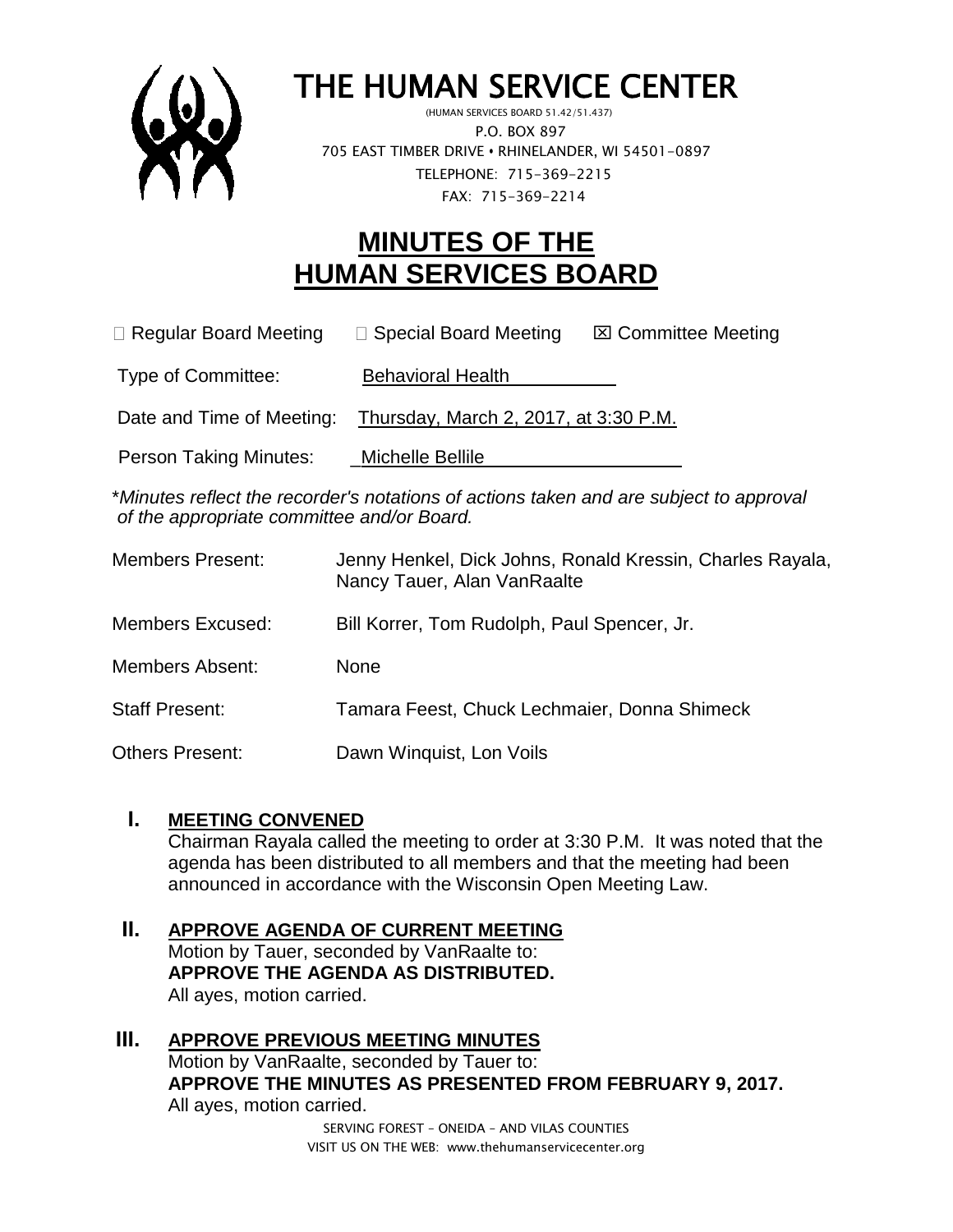# **IV. COMMUNICATION AND REPORTS:**

Shimeck introduced Chuck Lechmaier, the Behavioral Health Deputy Administrator. Lechmaier started his new position on March 1, 2017. Shimeck discussed Lechmaier's training and defining his role versus Shimeck's role. Shimeck thanked the Committee for approving the position.

Feest provided a Family Care Update. During a recent State meeting, the roles and responsibilities of the various groups in the expansion process were defined.

DHS and the MCOs have the agency provider list. The MCOs will work to develop the provider network and will try to contract with all the providers.

Enrollment counseling is scheduled to begin on April 1, 2017. The ADRCs will meet with clients and explain Family Care and IRIS.

Feest confirmed the agency will roll to Family Care in July. The transition process for Forest County will take approximately one month and all will transition by July 1, 2017. Oneida and Vilas counties will take three months and by October 1, 2017, all will be transitioned.

Feest stated she and Von Oepen are keeping the agency and DD department informed as to the process. Feest stated the MCOs, as well as ICAs are starting hiring recruitment activities.

Feest discussed the agency being contacted about an upcoming supervised released individual. It is the county's responsibility to find housing.

Feest discussed suggested amendments to Senate Bill 5, regarding Chapter 51.45 to also include drugs. Feest stated the concept is good, however, felt some items needed clarification.

# **V. DEPARTMENT UPDATES**

#### **A. Behavioral Health Report**

Outpatient AODA is at capacity. As the lead, the agency AODA Therapist is working closely with KOINONIA. Shimeck is hopeful to have a new AODA Therapist start as soon as possible.

Shimeck discussed the KOINONIA contract and proposed changes. Changes included no longer guaranteeing beds and making the term notice match that of the lease which is 120 days. Work continues on ensuring financial information is completed and determining the most appropriate level of care. Shimeck would like Ministry to be trained in utilizing the ASAM so there is consistency across agencies for determining which services will be recommended to Corporation Counsel. Shimeck also recommends that the hospitals contact HSC Staff for setting up placement at KOINONIA for Settlement Agreements and Commitment Orders instead of the hospital calling KOINONIA directly. Shimeck stated that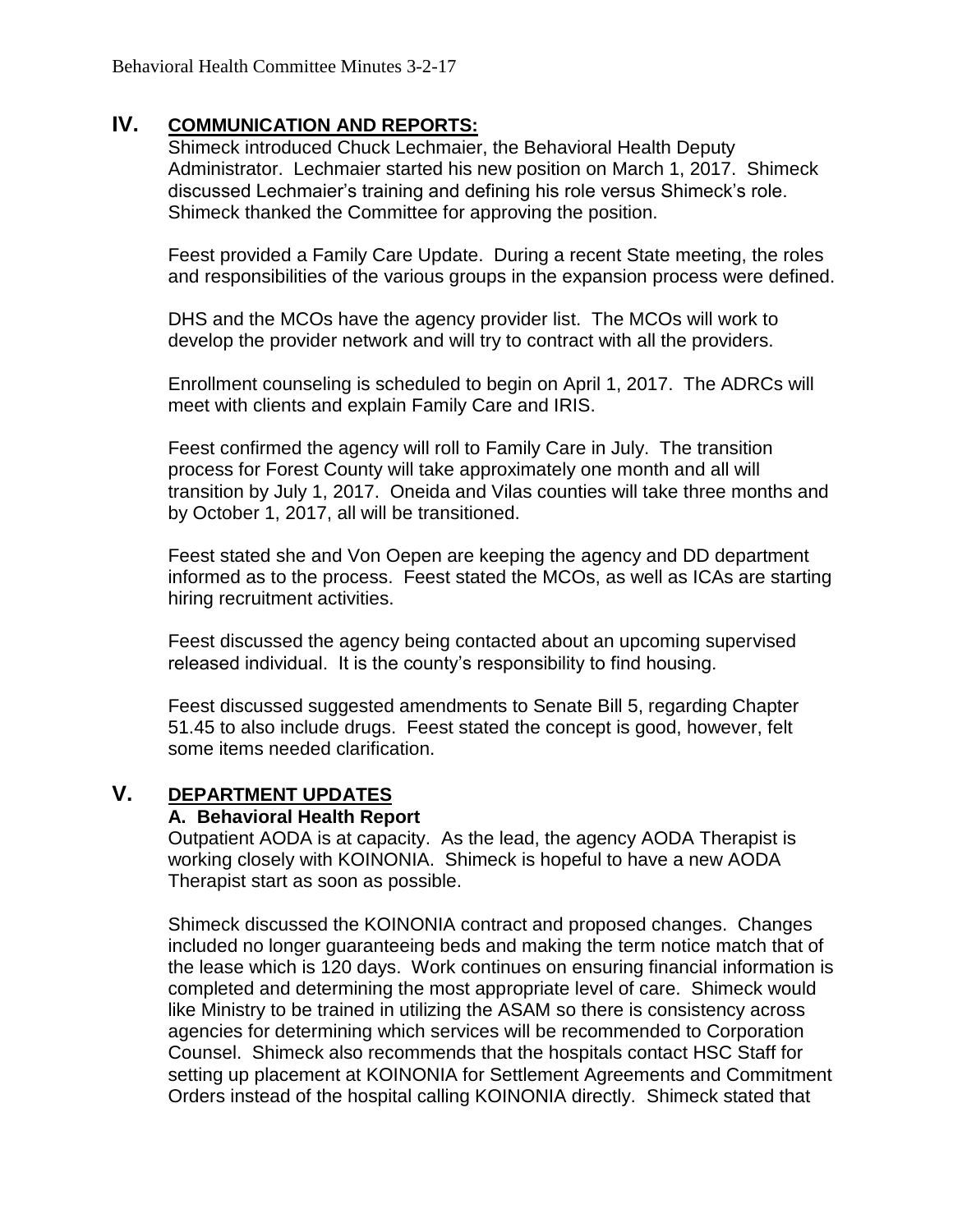any voluntary admission will go through the agency AODA counselor to determine if inpatient at KOINONIA is the most appropriate care.

Shimeck will be meeting with DOC the week of March  $6<sup>th</sup>$ , 2017, to discuss and work through some system issues with the consumer tracking and billing systems.

Shimeck discussed CCS training that occurred on February 21, 2017 with Oneida and Vilas County Department of Social Services. Four applications have already been received. Follow-up with Social Services is needed regarding the impact of signing the application as this action starts the 30-day timeline. Similar training has been scheduled for other providers, the physicians at Ministry and a local group home. Lechmaier expanded on the training efforts for the outside providers. Shimeck and the agency consultant are working towards completing a matrix to help identify when staff is needed based on consumer enrollment and other factors.

The Mendota contract for Dr. Witkovsky has been finalized. His hours will be increasing to twelve per month. The labor dollar savings from the vacant Outpatient nurse position will help offset the cost of the increase in hours.

Shimeck provided an update on the Emergency Services Dementia Grant. Two screeners have completed their Teepa Snow Positive Approach to Care training. Shimeck stated next steps are to meet with the Tri-county collaborators and complete the goals as stated in the work plan.

An additional group home was trained in CRS which means more consumers who qualify can be enrolled with assisted funding.

Shimeck, Chris Hartlep and Lori Collins have been trained in the RedCap, electronic data system, for the Opiate Treatment Grant.

The agency purchased AODA and suicide prevention curriculum for Oneida and Vilas County Social Services. This curriculum will also be used in the truancy court program. An agency Case Manager will become a trained group facilitator in this material and can then offer this services to teens in the CCS program. The Human Service Center will be hosting the training in June 2017.

#### **B. KOINONIA Report**

Shimeck distributed the KOINONIA Bed Day Report. Feest suggested a redesign of the Bed Day Report based on beds not being guaranteed and paid for upfront. Feest suggested that screens, detentions, dismissals for Emergency Services be documented and distributed. It was decided no formal action was needed to change the report.